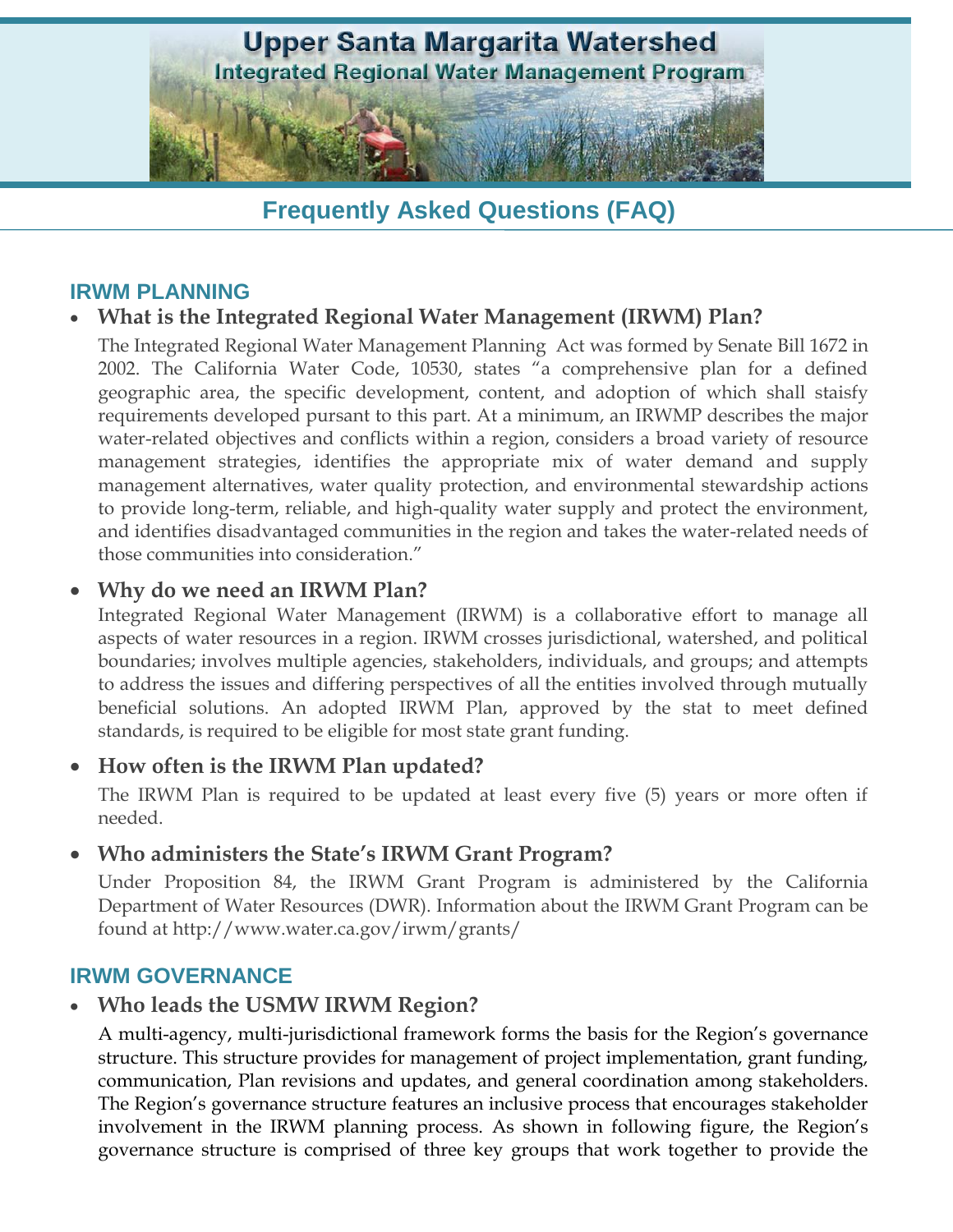

region with focused direction while allowing for effective and comprehensive inter- and intra-regional collaboration. The Regional Water Management Group (RWMG) selected RCWD as its program manager who lead the region's IRWM Program, including funding and contracting for planning, applying for funding and implementing funded efforts on behalf of the RWMG.



# **What is the Regional Water Management Group (RWMG)?**

The state IRWM planing process requires for a local governing body called a "Regional Water Management Group" (RWMG or "Management Group") to administer the IRWM plan development process, it's contents and projects. In 2007, Rancho California Water District (RCWD), Riverside County Flood Control and Water Conservation District (RCFC&WCD), and the County of Riverside signed a Memorandum of Understanding (MOU) by which the three agencies agreed to cooperate and work collaboratively with other stakeholders in the Region toward the completion of the watershed's IRWM Plan. This MOU forms the basis of the USMW IRWM Regional Water Management Group (RWMG). The RWMG meets on a quarterly or as-needed basis to discuss ongoing management of the Region, IRWM Plan updates, and upcoming stakeholder meetings. Items requiring decisions are discussed and agreed upon by consensus all members of the RWMG.

### **What is the Stakeholder Advisory Committee (SAC)?**

The Stakeholder Advisor Committee (SAC) was created as authorized by the MOU. Members of the SAC include individuals representing public agencies and stakeholder organizations throughout the Region. SAC members were selected by consensus of and serve on behalf of the RWMG to inform and advise the RWMG agencies on regional needs, goals, priorities strategies, and projects. SAC members represent nonprofit organizations as well as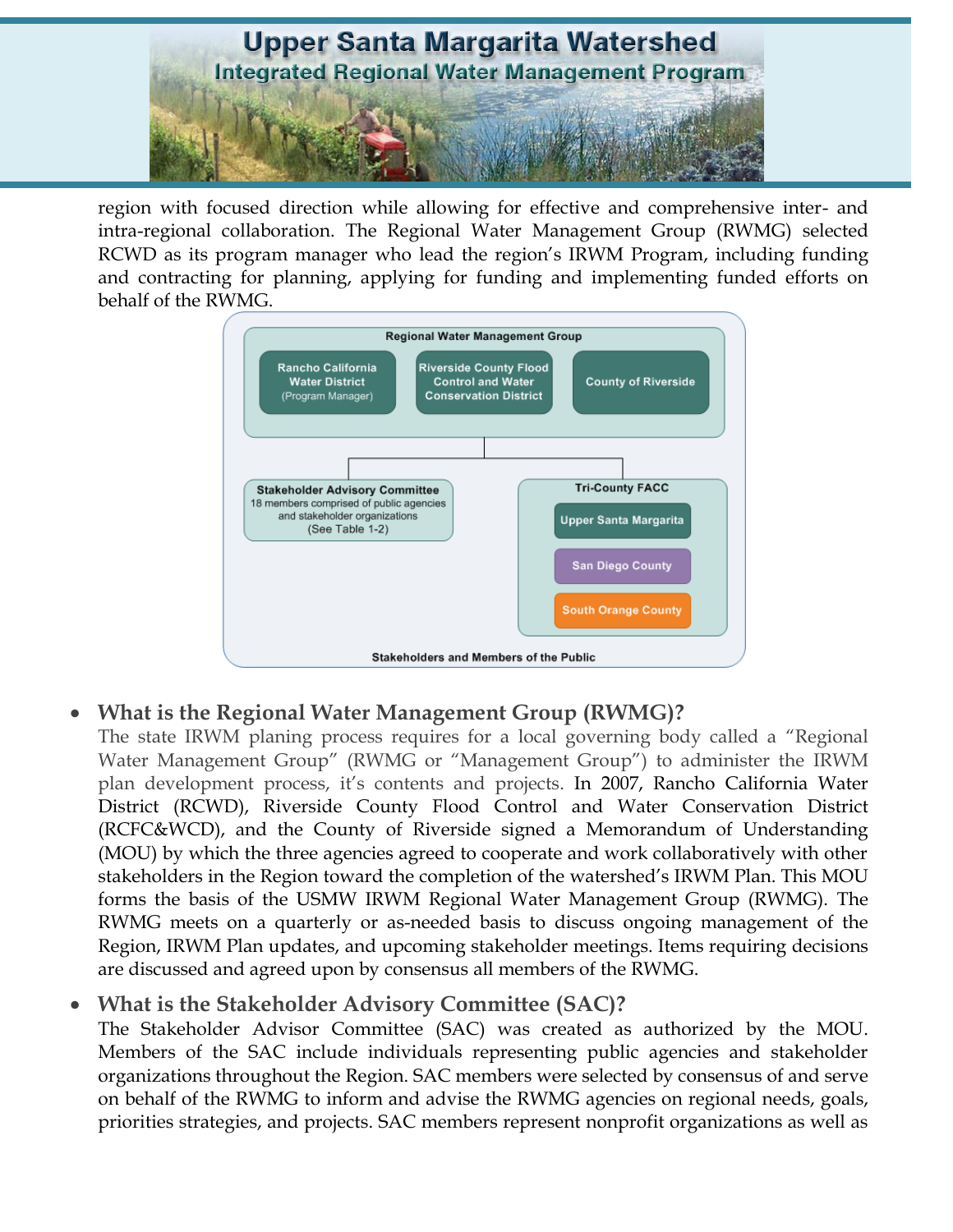

federal, state, and local agencies involved in watershed management. The SAC meets on a quarterly or as-needed basis.

**Who are the IRWM stakeholders in the USMW IRWM Region?**

More than 50 federal, state, regional, and local agencies, organizations, groups and individuals. The IRWM Plan Chapter 1 Governance includes a list of stakeholders.

 **What is the Tri-County Funding Area Coordinating Committee (Tri-County FACC)?** 

The USMW RWMG is signatory to the *Memorandum of Understanding for Integrated Regional Water Management Planning and Funding in the San Diego Sub-Region Funding Area*. Agencies collectively under this agreement are the Tri-County FACC. The Tri-County FACC is comprised of the Upper Santa Margarita Watershed IRWM Region and its neighboring IRWM Regions of San Diego County and South Orange County for the purposes of coordination within the San Diego Funding Area (under Proposition 84). The Tri-County FACC members have committed to coordinated planning to enhance the quality of planning, identify opportunities for supporting common goals and projects, and to improve the quality and reliability of water in the Funding Area. Planning and coordination is done in a watershed-based approach through integration and coordination, which includes cross-boundary projects, common programs, and IRWM grant funding. Further, the Tri-County FACC has entered into an agreement to share the Proposition 84 IRWM funds allocated by the State to the San Diego Funding Area. The agreement facilitates coordination between the RWMGs by reducing competition and conflicts over funding.